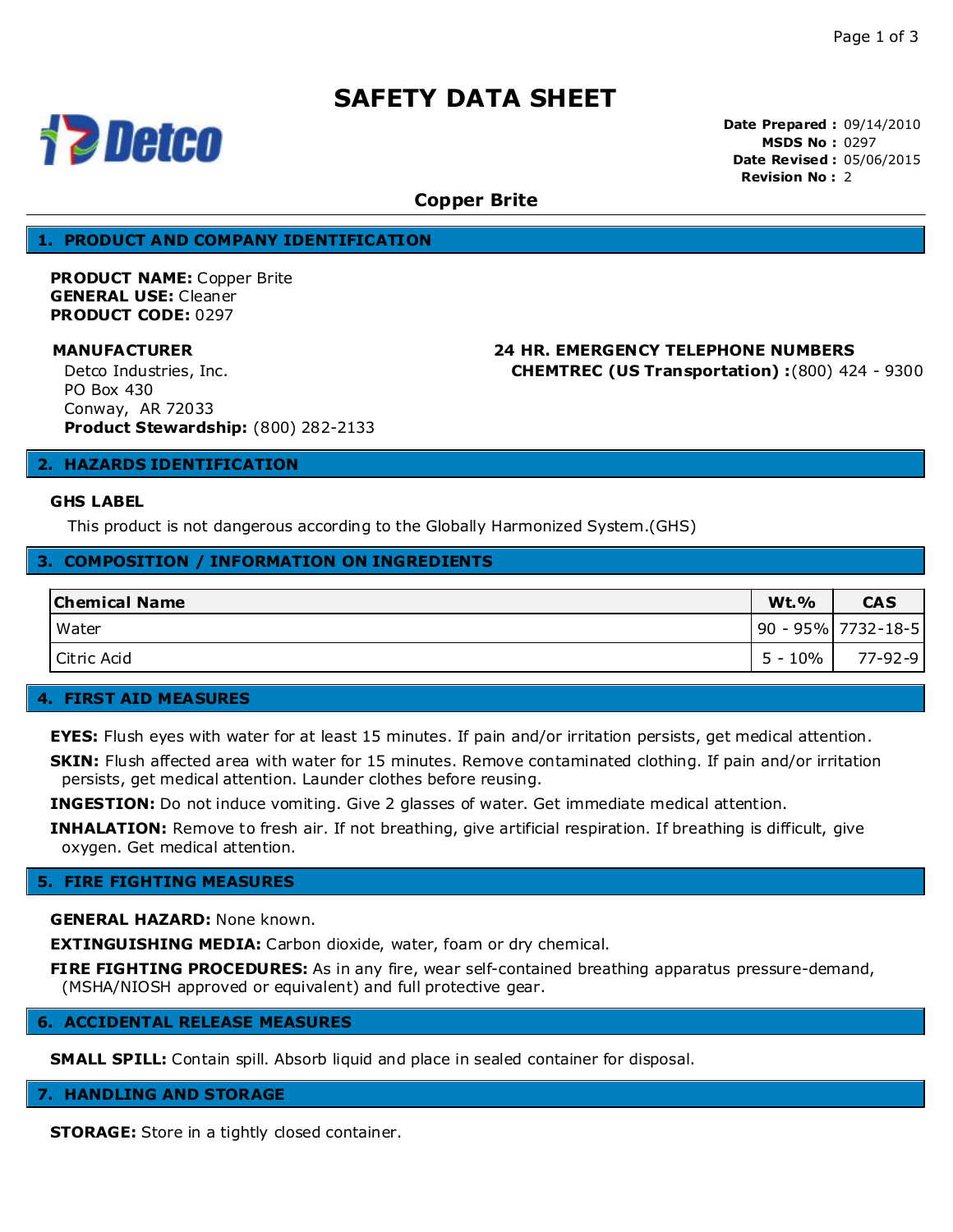# **SAFETY DATA SHEET**



**Date Prepared :** 09/14/2010 **MSDS No :** 0297 **Date Revised :** 05/06/2015 **Revision No :** 2

#### **Copper Brite**

#### **8. EXPOSURE CONTROLS / PERSONAL PROTECTION**

### **PERSONAL PROTECTIVE EQUIPMENT**

**EYES AND FACE:** Wear safety glasses with side shields (or goggles). **SKIN:** Wear rubber or nitrile gloves. **RESPIRATORY:** None. **PROTECTIVE CLOTHING:** None.

#### **9. PHYSICAL AND CHEMICAL PROPERTIES**

**PHYSICAL STATE:** Liquid **ODOR:** None **COLOR:** Yellow **pH:** 2.00 **FLASHPOINT AND METHOD:** Not Flammable **FLAMMABLE LIMITS:** N/D to N/D **VAPOR PRESSURE:** Not Determined **VAPOR DENSITY:** Not Determined **BOILING POINT:** Not Determined **FREEZING POINT:** Not Determined **SOLUBILITY IN WATER:** Soluble **EVAPORATION RATE:** Not Determined **SPECIFIC GRAVITY:** 1.1  $(VOC):$  < 0.100 % **COEFF. OIL/WATER:** Not Determined

#### **10. STABILITY AND REACTIVITY**

**HAZARDOUS POLYMERIZATION:** Will not occur. **STABILITY:** Stable. **CONDITIONS TO AVOID:** None known. **POSSIBILITY OF HAZARDOUS REACTIONS: None known. HAZARDOUS DECOMPOSITION PRODUCTS: None known. INCOMPATIBLE MATERIALS:** Strong alkali.

#### **11. TOXICOLOGICAL INFORMATION**

#### **CARCINOGENICITY**

**Notes:** None.

#### **12. ECOLOGICAL INFORMATION**

**ECOTOXICOLOGICAL INFORMATION:** Not Available